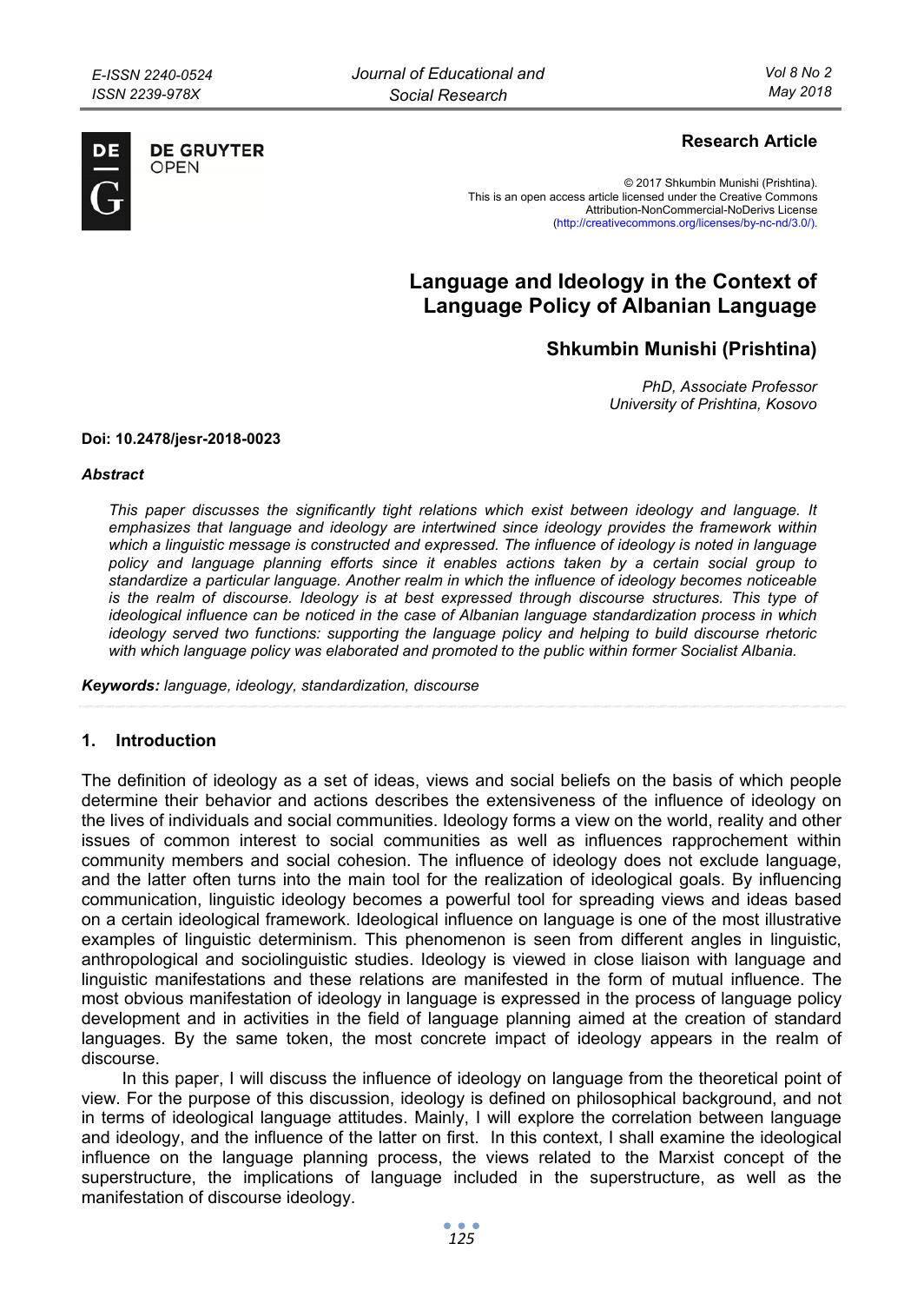## **2. The Impact of Ideology in Language Policy and in the Language Planning Efforts**

The influence of ideology in language is manifested in the form of creating beliefs and convictions regarding the evaluation of language forms and their functional use by language users. From this metapragmatic source emerge the efforts to promote language forms which may be perceived as "good" and, "adequate" by a speech community as well as efforts to change language forms, which are considered "bad" or "inadequate". Ultimately, this starting point, in fact, is the starting point for building language policy and starting the language planning processes.

Ideology has exerted a strong influence on the processes of language policy and language planning. Historically, the conscious efforts of European social communities in the field of language planning and language policy for the creation of standard languages are an integral part of efforts to build national identities and create national state entities. The formation of a standard language which emerges as a *koine* from a multitude of existing dialects was a model first applied in ancient Greece. Subsequently, the same model was spread more or less in the formation process of standard languages in Europe which took wider extent in the 18th and 19th centuries. The mere process of standard language formation was an integral part of the nationalist ideology that had overtaken Europe at that time and aimed at the creation of larger ethnic, political and cultural entities (national states), which has resulted in the creation of wider markets.

The emergence of romantic nationalism and the development process of national states in Europe was accompanied almost in parallel with the further development of means of production and technological advancement. This progress was also accompanied by the development of infrastructure, especially during the period of Industrial Revolution, enabling the establishment of more frequent contacts between members of the community belonging to the same ethnicity and speaking the same language. These developments led to the creation of large urban centers and markets which members of ethnic communities who spoke dialects of the same language gravitated more frequently. If the migration and distance between human communities (clans and tribes) in the past had resulted in language divergence and dialectal separation, the development of urban centers necessarily provided opportunities for intensified contacts between speakers of different dialects and dialect convergence. These developments produced national, political and cultural elites simultaneously, elites which had assets and power to pursue socio-cultural and linguistic goals. National elites gave particular importance to the promotion and imposition of a language code, namely standard language, which was considered as a very important tool for the creation of national homogeneity within a given society and for the closeness of people who had populated urban centers. In discussing the linkage of national elites to language, Joshua Fishman points out that "the functional dependence of new protoelites in their vernaculars was a reflection of the need of these elites to communicate, organize and activate the new urban populations that were still illiterate. Less obvious is the fact that these populations did not have a common vernacular (but had a continuum of social, regional or experience-wide vernaculars) or did not have vernaculars that would be ready to be used for modern purposes ideologized and other organizations that took into account new prototypes (Fishman 2003: 155).

Clearly, in such established political, economic and cultural circumstances, there was a need to have a common linguistic code which, in addition to communication needs, would also serve the homogenization needs of the population and conception of features over which the nation was consolidated, and the national state was built. For this reason, the elites implanted linguistic ideology within their nationalist ideology, which had an ultimate goal of creating the standard language. The common standard language was considered as one of the main binding features on the basis of which a nation was identified and perceived. But language standardization is not just about interfering with the language structure and simply creating a common language code. Given the ideological background of the linguistic norms, Rexhep Ismajli rightly notes: "language normation is not only a concrete intervention in the structure, in channeling a certain use of the language, but it is in the first instance interference in the social organization of speakers of that language. Thus, normation should not be seen as a confrontational action of certain forces in concrete societies, which sometimes also produce certain linguistic argumentation as ideological production "(Ismajli 1991: 305).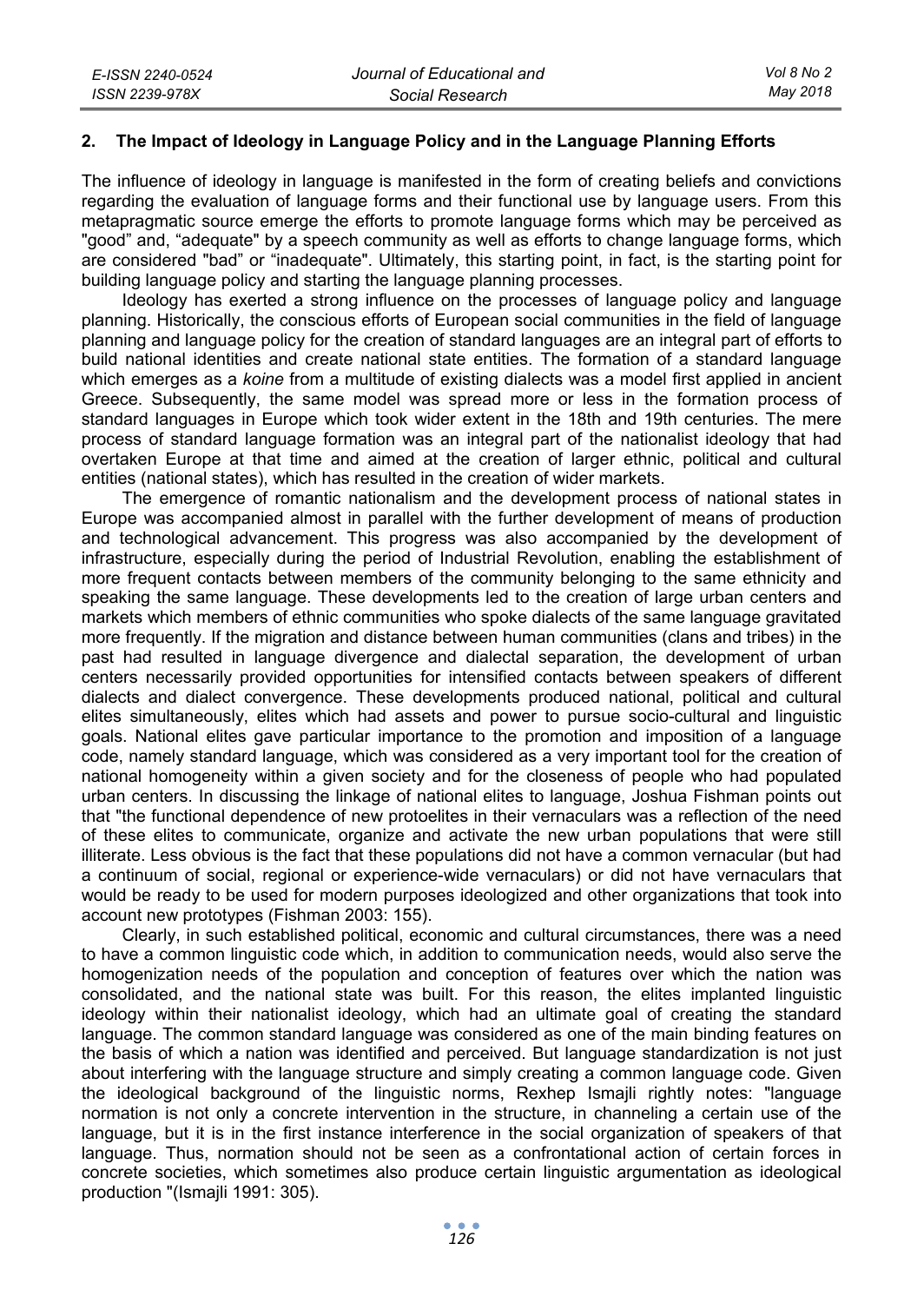| E-ISSN 2240-0524 | Journal of Educational and | Vol 8 No 2 |
|------------------|----------------------------|------------|
| ISSN 2239-978X   | Social Research            | Mav 2018   |

Among the authors who first emphasized the importance of the common language for the nation-building process is the German philosopher Johann Gottffried Herder (1744-1803), who emphasized the importance of language for the creation and strengthening of national sentiment, in addition to other cultural features and oral literature. Meanwhile, Ludwig von Mises (1919) sees the unification of the language as a result of the influence of several factors, such as the need for trade exchanges, political and military influences, religion, and so on. According to Von Mises, after the formation of the standard language, members of different communities who speak different dialects are motivated to learn and use standard language, since the latter becomes an important tool for their integration within the nation. This type of process of gradual transition from dialect to standard language is seen by Von Mises as part of national assimilation.

The author Susan Gal indicates that although it seems unusual, 'language' is said to have been discovered in Europe (Gal 2006a: 14). In this case, she refers to the standard language which is the carrier of prestige. Standard languages which were formed in European nations became prestigious linguistic codes marked with positive features and considered as a correct form of language use, while on the other hand the emergence of stigmatizing attitudes towards dialects and other languages appeared in relation to the standard language, and were labeled with negative marks and considered as incorrect forms of language use. Thus, the emergence of standard languages caused simultaneous evaluations and prejudices for other forms of language. On these grounds, linguistic ideologies of European countries were born. According to Susan Gal, the roots of linguistic ideology are found in European Enlightenment and in the subsequent period of Romanticism. According to ideological frameworks based on which standard languages were created, views were also made that language forms are acceptable as a language only if they have scripts and if they have literacy and correct usage rates. Thus, the spoken forms of colonial territories and rural peripheries of European countries, have been treated as incomplete languages. Moreover, social groups, relying on their linguistic homogeneity and variability, feel that they deserve a state, a territory, a kind of political autonomy (ibid. 14-15). So the languages not only became tools and criteria for social appraisals but also became the necessary and integral features of the socially-owned administrative entities of a higher degree, such as the national states, which were being created in Europe in the second half of the XIX century. However, since ideology is a system that is absorbed by social groups, it can change as part of the dynamic process of other socio-cultural changes occurring in society. Thus, from the time of the creation of national states in Europe to the present day, political and linguistic ideologies in Europe have changed quite a bit. Linguistic understandings have also changed for the assessment of language codes, and all these developments are of course only the adaptation of ideological influence.

## **3. Interconnection of Ideology with Language Phenomena and the Impact of Ideology in Discours**

Let us now turn to the discussion of the connection of ideology with the language. One of the first authors who had a strong influence on the treatment of language ideology as a field to be studied separately was Michael Silverstein. He considers language ideology as a range of features and guidelines on how to use the language by its users. Linguistic ideology plays an important role in defining views, beliefs and convictions about language codes within society. On this basis, views are also expressed on the necessity of the existence of a common language code which, besides being a communication tool, would also play an important role in building social views and beliefs regarding a language code as well as social homogeneity. This aspect is taken into account by many authors when they talk of linking ideology and language. In this context, Woolard and Schifflein (1994) rightly emphasize that not only linguistic forms but also institutions such as the national state and schools, genders, dispute resolution and laws are directly determined by the use of ideologized language. Meanwhile, there are authors, such as Susan U. Philips, who emphasize that language plays a central role in the creation, dissemination, and retention of ideologies (Philips 1992). From the statements of both authors, it is clearly seen how related the ideology and the language are, and how much powerful is the mutual influence of these two social categories.

The phenomenon of linguistic ideology and the ideologized language is seen by different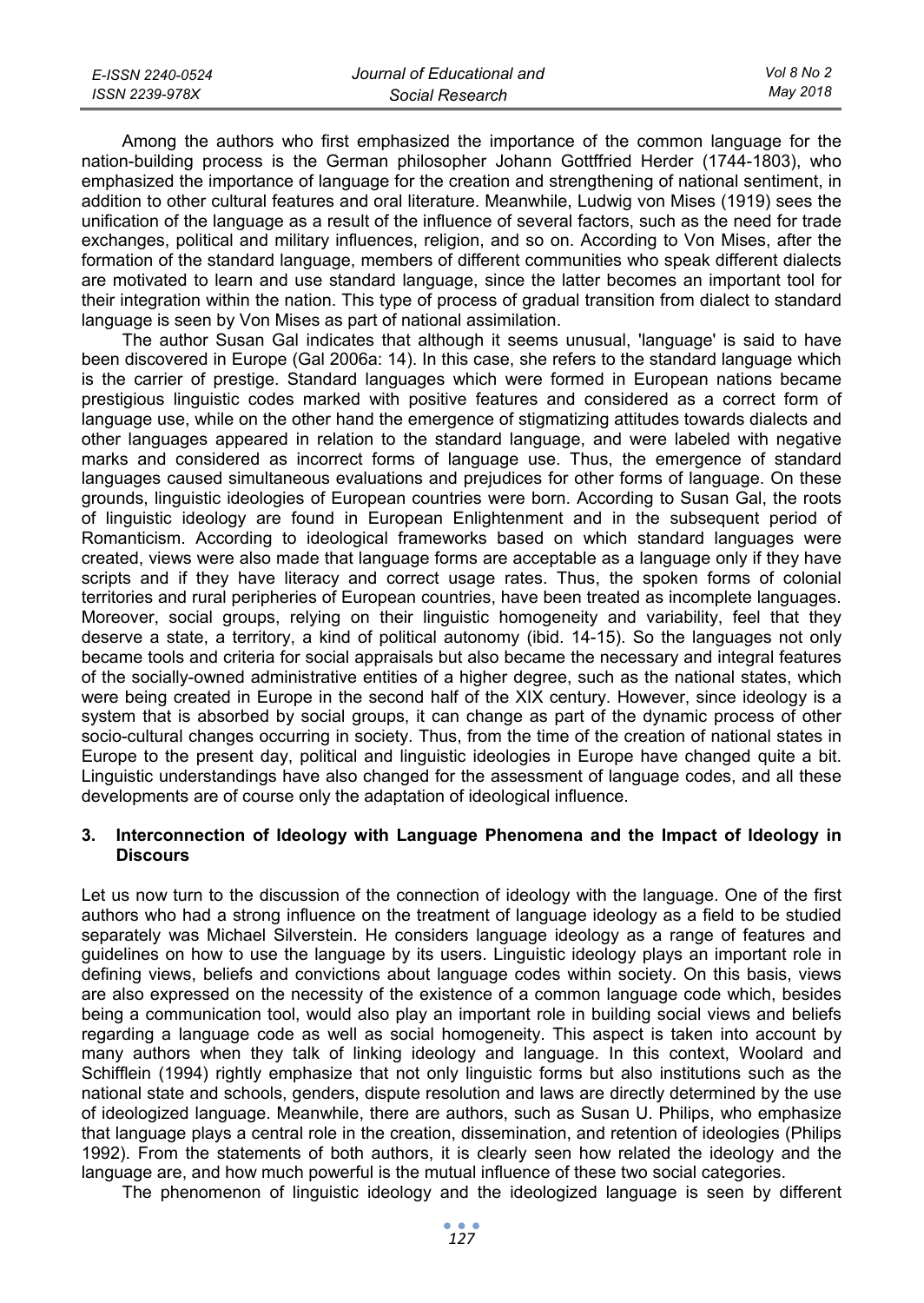| E-ISSN 2240-0524 | Journal of Educational and | Vol 8 No 2 |
|------------------|----------------------------|------------|
| ISSN 2239-978X   | Social Research            | May 2018   |

authors also from the perspective of Marx's concepts of base and social superstructure, as well as the linkage of language and ideology with the social class. Russian linguist N.J.Marr (1864-1934) was the first to take language in the theory of language as the concept of social superstructure. The other Russian linguist Valentin Voloshinov (1895-1936) considers language as the medium of ideology as a tool that cannot be separated from ideology. As far as his concepts are concerned, there are doubts that behind those concepts stands the other Russian author, his contemporary and collaborator, Mikhail Bakhtin (1895-1975)<sup>1</sup>. According to these concepts in every sign, which is a means of linguistic communication, the criteria of ideological evaluations are applicable ... the field of ideology complies with the field of signs. Among them can be placed a sign of equality (Bahtin 1980: 11). Moreover, the theme of the ideological sign and the form of the ideological sign are inseparable from each other and, of course, can only be distinguished in abstraction (ibid. 24). This inseparable relation between the sign (language) and the ideology is also found by other authors. In this sense, Augusto Ponzio emphasizes that, because of their linkage to ideologized linguistic or non-linguistic codices, each linguistic message is more or less ideologized, both by the way and meaning of how it is formulated and by the way and meaning that as it is understood (Ponzio 1978: 58). According to him, the messages are often constructed according to ideologies for which the speaker is not fully aware, but which he has received (internalized) in a passive way i.e. on the basis of 'spontaneous' ideologies (ibid. 74). However, if there is a greater consensus on the powerful influence of ideology in the language, the issue of the language superstructure is questioned. Further, among the first to reject the idea of the language superstructure was former Soviet dictator Joseph Vissarionovich Stalin (1878-1953). According to him, "language as a means of communication among people serves all classes alike, and in this regard shows some indifference to class (Stalin 1979: 22). Meanwhile, by rejecting Marr's concept of language superstructure, Stalin states:

*"N.J. Marr put into linguistics a wrong thesis, a non-Marxist, the thesis of language as a superstructure, and thereby confusing linguistics itself. Soviet linguistics cannot be developed on the basis of a wrong thesis. "* 

*"N.J. Marr put into linguistics another thesis, even this wrong and non-Marxist, the thesis on the class character of the language. Soviet linguistics cannot be developed on the basis of an erroneous thesis that is at odds with the whole course of the history of peoples and languages." (ibid, 35).* 

*He concludes that language can be introduced neither into the base nor in the category of the superstructure (ibid, 38).* 

With reference to the concepts expressed by Stalin, Ponzio points out that Stalin's statements are directed at testifying how interpretations on language as superstructures are invalid and only partially acceptable. He adds that language can be in the service of different ideologies, while superstructural phenomena have a clear ideological direction, regardless of their intentions to be the result of a descriptive, worthless and neutral attitude (Ponzio 1978: 178 - 179). However, the phenomenon of linguistic superstructure may appear in the context of relations between different languages in the context of territorial conquests, especially in the context of colonialism. Louis-Jean Calvet (Lui Žan Kalve) believes that Stalin's statement of denial of putting the language in the framework of the superstructure is partly correct and relates only to monolingual situation, whereas in situation of colonialism the linguistic superstructure appears in the physiognomy of the dominant language (Kalve 1981). I would argue that the concept of language as superstructure in the context of monolingual situation can also be traced within the framework of language standardization, in the sense that, once adopted, a standard language is imposed by social means as a superstructure relative to other variations of the same language.

Based on what has been said so far, it can be concluded that language cannot be regarded as a phenomenon separate from the influence of ideology, rather it becomes a powerful tool for the

 $\overline{a}$ 

<sup>&</sup>lt;sup>1</sup> In this paper Voloshinov's views are derived from a book bearing the authorship of Mikhail Bakhtin entitled *"Marksizam i filozofija jezika". Nolit. Belgrade. 1980. In most of the bibliographic sources this work holds the authorship of Valentin Voloshinov, but we are giving the source reference, which we had available.*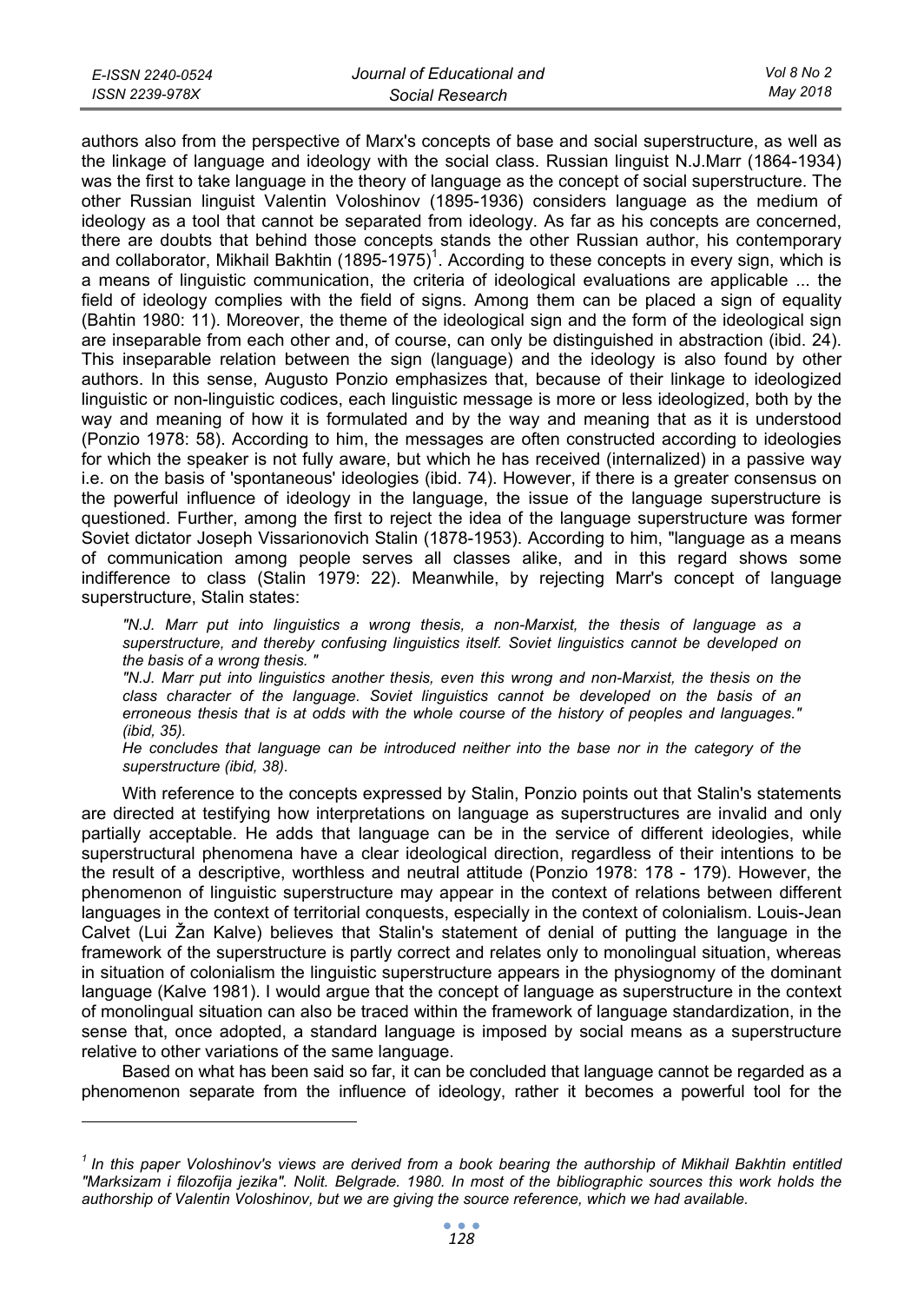| E-ISSN 2240-0524 | Journal of Educational and | Vol 8 No 2 |
|------------------|----------------------------|------------|
| ISSN 2239-978X   | Social Research            | Mav 2018   |

expansion and spread of ideology. Ideology influences the formation of the language message, reflecting a particular worldview of social groups. In this context, the most evident manifestation of the influence of ideology in language appears in the field of language standardization and discourse.

Social group discourses most of the time unfold the ideological background and incorporate features and concepts that are perceived as values of a certain ideology. Building upon Louis Alhuser's concepts of the reflection of ideology on subject and further on social discourse, Fairlclough endorses the interconnection between ideology and language/discourse, but emphasizes that more diverse range of linguistic features and levels may be more ideologically invested than is usually assumed, including aspects of linguistic form and style as well as 'content'. In addition, he believes that the study of language and ideology should be focused upon the change in discoursal practices and structures, seen as a dimension of change in the balance of social forces (Fairclough, 1991: 113-114). In addition, to paraphrase Fairclough, socio-economic and political changes go together with the appearances of new economic, political and business discourses, and only after the discourse begins to circulate and be disseminated, the new economic practices, institutions, organizations, and agents become real. Economic changes may happen after the discourse is operationalized, implemented and put into practical use (Fairclough 2006: 2). In this respect, I would add that, since socio-economic and political change is usually based on an ideology the latter becomes crucially important in the operationalization of the discourse change.

In regard to discourse and ideology connection, one of the notable authors in the field of discourse analysis, Teun van Dijk, states that ideologies are defined as fundamental beliefs under the manifest social representation of specific types of social groups. These representations, according to Van Dijk, are the basis of discourse and other social practices. It is also often implied that ideologies are widely expressed and understood by discourse, that is, by spoken or written communication interaction. When group members express, motivate, or claim their legitimate actions, this is typically done in terms of ideological discourse (Van Dijk 2004: 11). Further, he emphasizes that if ideologies are appropriated, expressed, functioned, and reproduced by discourse, and this can happen through a variety of structures and discourse strategies (ibid. 18). Van Dijk concludes that ideological discourse is generally organized by a general strategy of selfrepresentation (laudation) and negative representation of others (humility). This strategy can act at all levels: generally, in such a way that our good things are pronounced, while the bad things are silent; and the contrary in relation to others: their bad things will be emphasized, whereas good things will be diminished or forgotten (ibid. 19). He concludes that, when ideologies are sketched into discourse, they are typically expressed in terms of their subordinate structures, such as the positive description within the group and the negative out-of-group description. This can happen not only explicitly with pre-set tools (topics, meanings, etc.), but also with many other discourse steps that emphasize or silence good and bad things, such as titles and positions, sound structures, and visualization, lexicalization, syntax structure, semantic actions, such as denials, and a variety of rhetorical figures and argumentative actions. Thus, at all levels of text and speech, we can be witness to the influence of the bias of the ideology of underdeveloped mental models and social representations (ibid. 42).

## **4. The Ideology of Language Policy in Former Socialist Albania**

In the third section of this paper, I will turn now to the discussion of the ideological background of the standardization process of Albanian language after World War II. I will try to outline that ideological background was built not by relying upon certain philosophical concepts of ideology, in case of Albanian in Marxism. Rather, I will emphasize that ideology has been instrumental in developing a discourse of language policy aimed at justifying language planning efforts in Socialist Albania from 1945-1991.

Language policy and language planning efforts aimed at standardization of Albanian after World War II were based on the idea selecting and imposing one dialect over the other. In case of Albanian, Southern Dialect or Toskërishte was imposed as standard dialect against Northern Dialect or Gegërishte. The standardization of Albanian as language leveling was not simply part of general the socialist ideal of leveling social and economic distinctions in Albania since a number of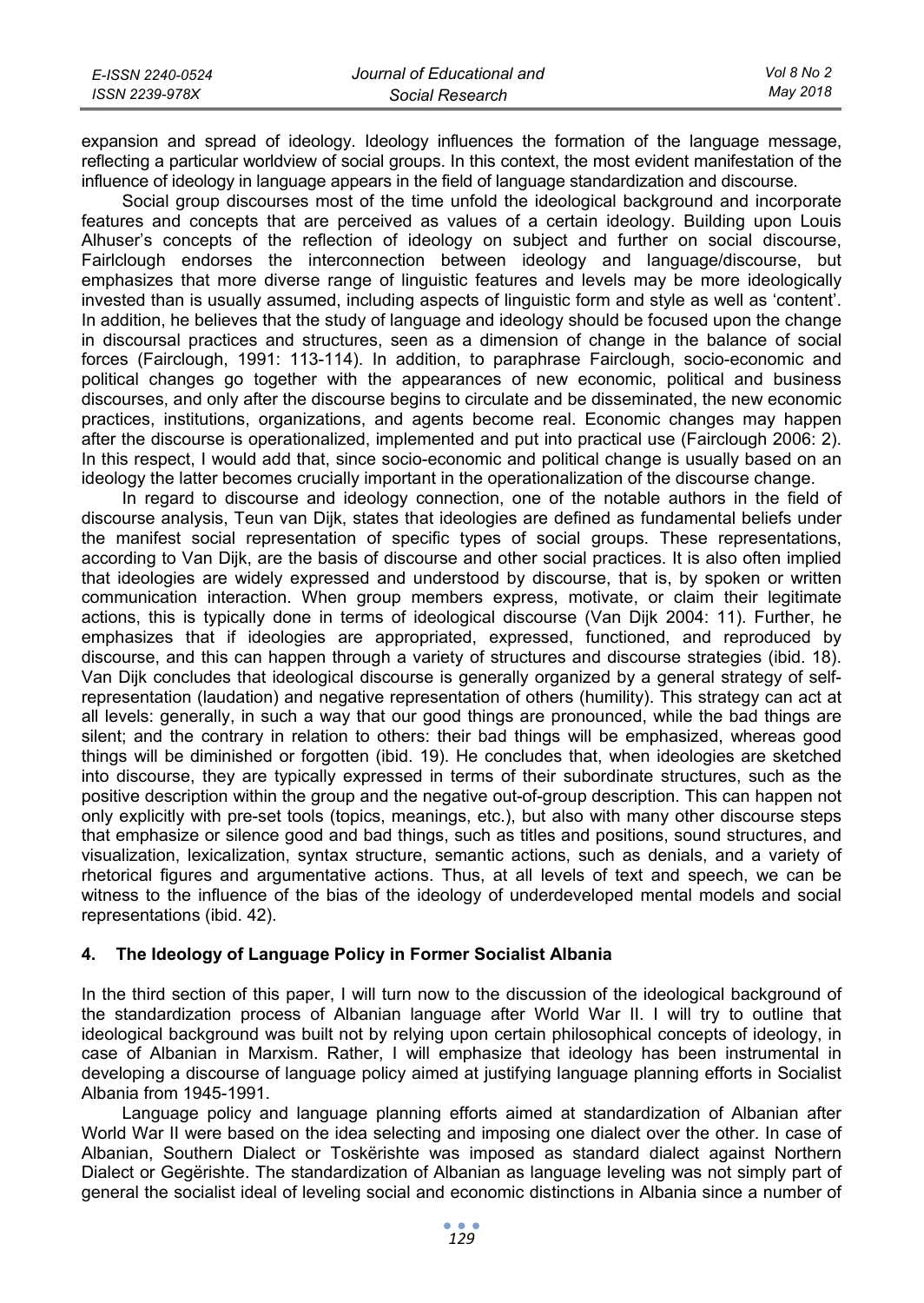| E-ISSN 2240-0524 | Journal of Educational and | Vol 8 No 2 |
|------------------|----------------------------|------------|
| ISSN 2239-978X   | Social Research            | Mav 2018   |

a number of diverse ideologies and perspectives can lead to the same position and, moreover, be realized concretely, with varying degree of success (Byron 1976: 71-72). I would argue that two motives were dominant in the efforts to standardize Albanian after WWII. The first motive was based on, as Susan Gal (2006) calls it Standard Language Ideology, which was Europe's dominant ideology for centuries. And, the second motive was based rather on the intention and efforts to build a socialist centralized state based on communist ideology which requires *per se* many manifestations of socio-cultural and linguistic uniformity.

In this context, it should be considered that the language policy which was pursued in Albania was determined by the new circumstances created after the end of World War II. The National Liberation War, apart from the liberation of Albania in 1944, brought political changes of the social system as well. Thus, from a monarchy that was before the beginning of the WWII, Albania turned into a communist system based on Marxist ideology. These changes also determined the fate of language policy in Albania in the field of language planning and standardization of the Albanian language and the efforts were done through the direct implication of state establishment, which defined the path that would be followed by the intellectual elite when selecting the variety as a base for standard language. In this context, actions had to have some sort of ideological support and elaboration, which originated from the nature of the social system. As L.J. Calves points out "ideology, first and foremost, has a social function, it is there to 'defend' a class" (Kalve ibid: 67). In the case of language policy ideology will be supportive of that particular language policy which is followed by the ruling class. Thus, it is somehow natural that the language policy of a politicalideological establishment in power will have its origin and foundation in the ideology of the ruling class is establishment. In the case of Albania after World War II, there can be no exceptions. For every action and for any solution to be taken, support was sought within the framework of Marxist ideology although the latter had shortfalls in many cases to provide solution for linguistic issues.

Within this framework, Albanian scholars argued that within the new system the issues of language standardization will be solved. Albanian scholars Androkli Kostallari emphasizes that "the new socialist order, which develops on the basis of the deep knowledge of the objective and dialectical laws of nature and society, of the materialistic understanding of history, creates such conditions as society can really and more comprehensively assume under his control the development of the literary language than in any previous order" (Kostallari 1970: 12). By the same token, ideology is used to give attributes to the standard language as Kostallari states that literary language "is the language of Marxist-Leninist truth, the powerful weapon of our socialist revolution" (ibid. 10). Such ideologically coined attributions to standard language have been used by other scholars of the Socialist era in Albania. Anastas Dodi, for instance, calls it 'our Marxist-Leninist language' (1984: 135). Another notable element of these writings of Albanian scholars is the tendency to glorify the contribution of the state and the party leader as founder of language policy. In this respect, Kostallari notes that "the issues of language have always been in the spotlight of Party and comrade Enver and are closely related to the self-existence respect, freedom and independence of our people, with the defense and flourishing of our national culture ... In light of Marxist-Leninist theory for the nation and for the national culture, comrade Enver Hoxha has elaborated with a scientific foresight the linguistic policy of the Party and our state. This language policy, for which monographic studies must be carried out, has as a foundation stone the assessment of mother tongue as a fundamental feature of the nation as a powerful tool for freedom, independence, and progress as a symbol standing next to the flag" (Kostallari 1984: 39).

These examples show a clear tendency of some of the Albanian scholars of the Socialist era to link the language policy with the ideology of the ruling class in this case with Marxist ideology. The latter served as a means of bulding the rhetoric with which language policy was elaborated and justified publically. Ideology served as a shield: whoever would attack the rhetoric would attack ideology and whoever would attack ideology would attack the political system and the Party hence become the enemy of the state.

The question is how sound would be this type of ideological foundation based on Marxism taking into account that language has not been a matter of significant interest to Marxist ideologist namely to Marx, Engels, and Lenin. In this respect, Dubravko Škiljan emphasizes that linguistics is one of the rare humanistic sciences, which Marxist thought to this day, at least in the modern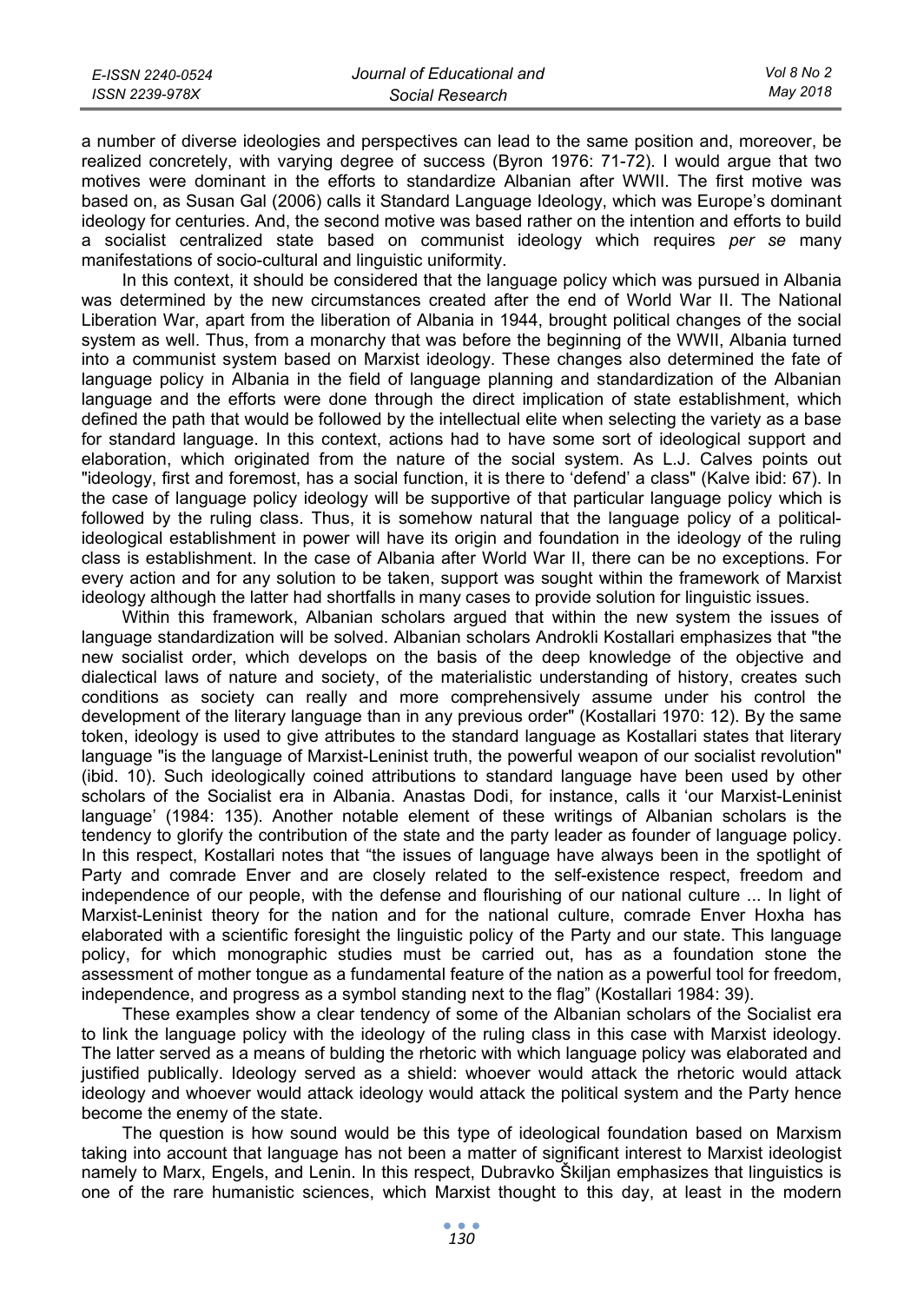| E-ISSN 2240-0524 | Journal of Educational and | Vol 8 No 2 |
|------------------|----------------------------|------------|
| ISSN 2239-978X   | Social Research            | Mav 2018   |

streams of this science, has found no suitable land and Marxism alone has remained almost without any influence directly in linguistic research. He also notes that in the matter of language Marx and Engels have expressed only a few fragmentary thoughts, while in their views they have never emerged from the philological frameworks and comparative-historical researches, hence from the frameworks which had been assigned by the linguistics of that time. As for Lenin, he points out that he deepened in revolutionary practice, and has extensively engaged in language issues, but has always approached to these issues in practice by solving the real problems that he encountered during his activity. The greatest number of its passages are about showing the need for equality of all languages (1978: 151-1957).

Taking into account such a viewpoint I would conclude that one cannot talk about any Marxism contribution to linguistics. In addition, one would not be able to talk about any phenomenon that would be called Marxist linguistics. It is obvious that the stagnation of Marxism would make any contribution that could be attributed to the linguistic phenomenon. However, I would argue that every linguistic phenomenon reflects elements of a certain ideology. It happens that in certain cases this serves as a starting point for solving practical language problems encountered in a particular society. Consequently, the social class that has the power for any solution will invoke the ideology it belongs to. This will also happen if within that ideology there are no sustainable concepts in which those solutions would be supported. The ideology will build the rhetoric by which a problem or an issue is elaborated before being solved.

Regarding Albanian linguistics and conclusions of some Albanian linguists of Socialist-era on the existence of a Marxist-Leninist Albanian language or Marxist-Leninist linguistic ideology framework, I would argue think that in those case we are dealing with ideological phrases and with a tendency to build the popper discourse of language policy, which served to justify certain results in the field of linguistics. This can be best illustrated in the case of standardization and language policy related to Albanian. Whenever there was a need for some philosophical and ideological support for certain practical actions support was sought in Marxist philosophy or at least in manipulating rhetorically that particular philosophy. The ruling social class was promoting this ideology and that meant if you were attacking any action that was taken in the field of standardization of the Albanian, then you attacked the ruling class itself. Hence, ideology was only used to justify certain sociolinguistic actions.

In practical terms, standardization process of Albanian can be viewed only within the framework of Standard Language Ideology and nation-building efforts. The use of Marxist ideology in developing the discourse of language policy had a practical aim at reducing any social and cultural resistance towards language planning efforts undertaken by the Socialist establishment of Albania.

### **5. Conclusions**

The influence of ideology is present in almost every social realm. This ideological influence is expressed by building a certain format of a mental framework, on the basis of which people base their own social beliefs and actions. Language as a social phenomenon cannot escape from the influential force of ideology. At the same time, language is not only a communication tool, since there are other functions to it as well. Beyond the function of communication, language is also a very important pragmatic tool of social interaction, which enables a person to associate with society, as well as to build and maintain the social participation with the social structure.

Having these functions, language becomes one of the most suitable terrains for the influence of ideology. Ideology directly affects the format of the message and the form and the way it is expressed. Moreover, as the ideology builds certain traits and values of the interior, it aims to reflect precisely the features and ideological values of the language messages. Ideology affects the predetermination of the appropriate language forms and the criteria for accepting these forms. It becomes the basis of metapragmatic manifestations. Within this premise, one can also see the manifestation of ideology in the processes of building singular and unique linguistic systems, such as standard languages, since the latter is considered as a necessary tool for the realization of ideological goals. Consequently, it can rightly be stated that standard languages are always the product of certain ideologies and are in the service of certain ideologies.